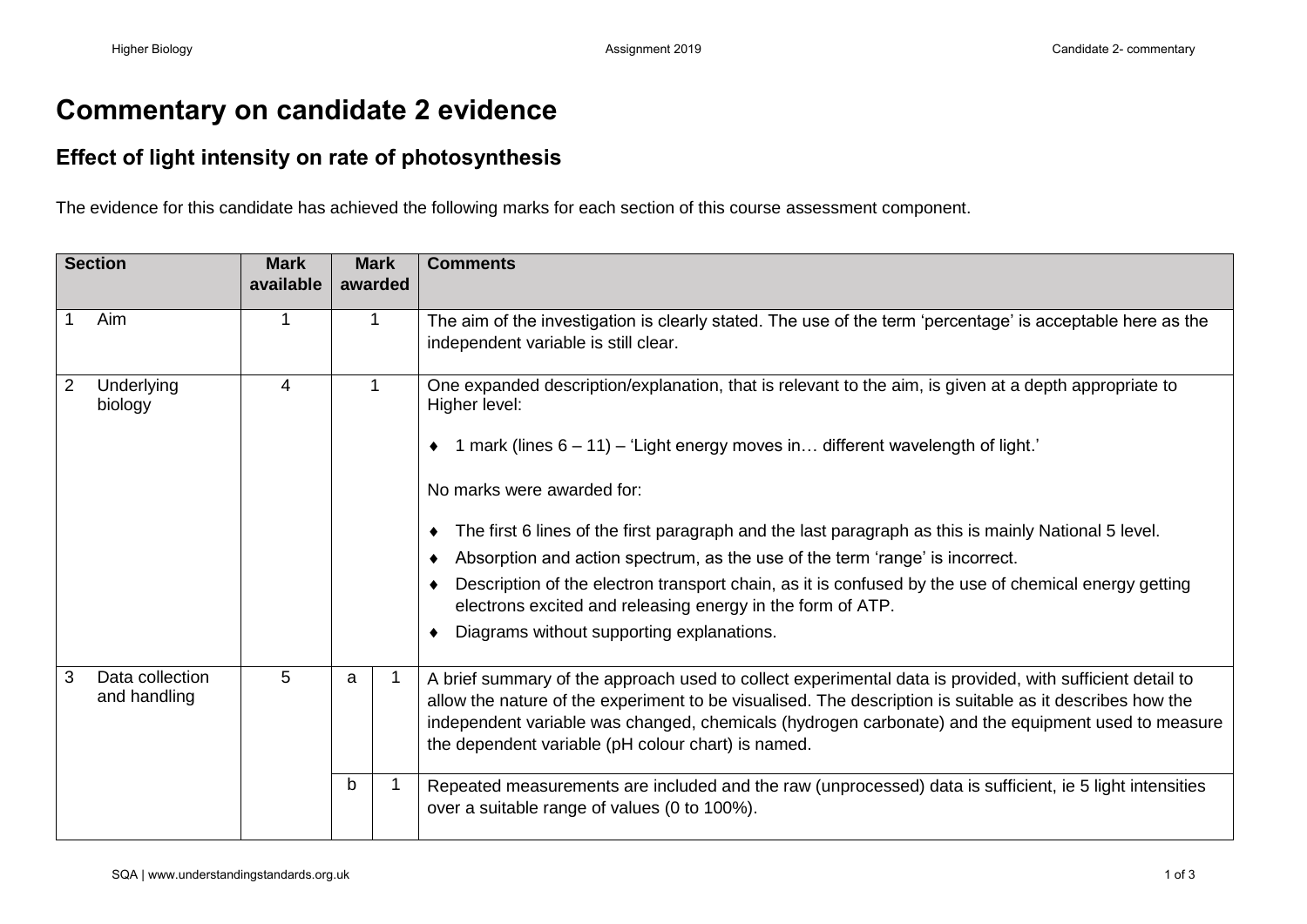| <b>Section</b>                 | <b>Mark</b><br>available | <b>Mark</b><br>awarded |                | <b>Comments</b>                                                                                                                                                                                             |
|--------------------------------|--------------------------|------------------------|----------------|-------------------------------------------------------------------------------------------------------------------------------------------------------------------------------------------------------------|
|                                |                          |                        |                |                                                                                                                                                                                                             |
|                                |                          | $\mathbf{C}$           | -1             | The experimental data is presented in a table with correct headings and units. The mean values<br>(averages) are calculated correctly and included in the table.                                            |
|                                |                          | d                      | $\mathbf 1$    | A line graph and table of results with headings and values are included. There is a statement beside the<br>source that clearly links these to the aim of the investigation and the experiment carried out. |
|                                |                          | e                      |                | The source of the research data is cited in the body of the report and referenced as per the instructions<br>for candidates.                                                                                |
| Graphical<br>4<br>presentation | 4                        | a                      | -1             | The graph produced is based on the candidate's experimental data. A line graph has been selected<br>which is the appropriate format for this data.                                                          |
|                                |                          | $\mathsf{b}$           |                | Both axes have suitable scales.                                                                                                                                                                             |
|                                |                          | C                      | -1             | Both axes have suitable labels and units.                                                                                                                                                                   |
|                                |                          | d                      | -1             | All points are plotted accurately and lines drawn to link each of them.                                                                                                                                     |
| 5<br>Analysis                  | 1                        |                        | $\overline{0}$ | The candidate correctly states that their experimental data cannot be directly compared to the internet<br>data.                                                                                            |
|                                |                          |                        |                | However, values for the two different independent variables have not been given. The difference in the<br>trends shown by the two pieces of data is also not discussed.                                     |
| Conclusion<br>6                | $\mathbf 1$              | $\overline{0}$         |                | The conclusion given is not valid as it is supported by only the experimental data. A valid conclusion must<br>be supported by both the experimental data and the internet data.                            |
| Evaluation                     | 3                        | $\overline{2}$         |                | 1 mark was awarded for suggesting that the use of a colorimeter would improve the accuracy, as it would<br>eliminate subjectivity in determining the results.                                               |
|                                |                          |                        |                | 1 mark was awarded for the idea of reliability being shown by the similarities in the results of the repeat<br>measurements.                                                                                |